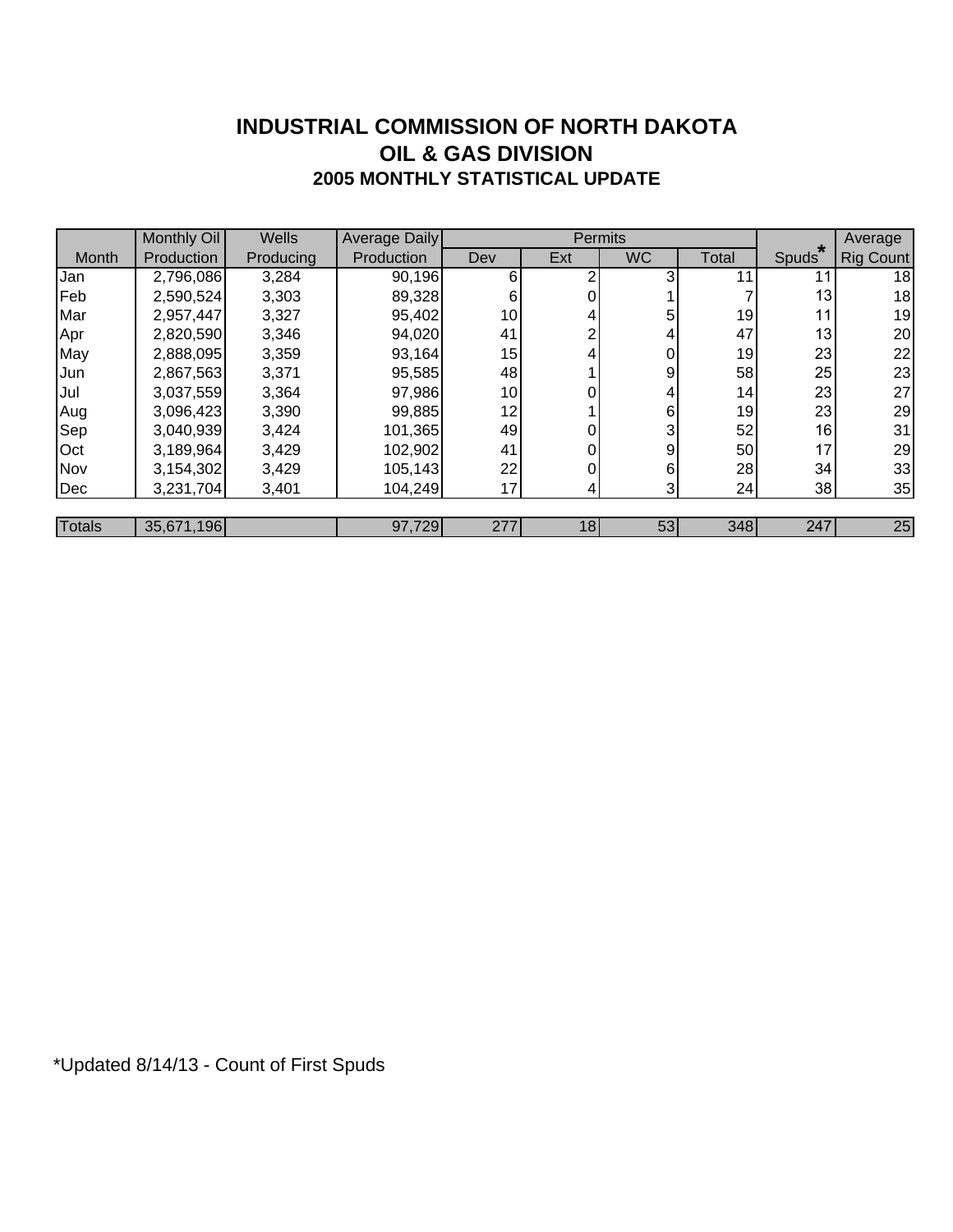### **STATE OF NORTH DAKOTA 2005 STATE-WIDE WELL COMPLETION STATISTICS**

|       | Total           | Total      | Development     |     | Wildcat |                 | Extension |     |             | Re-Entry |     |       |
|-------|-----------------|------------|-----------------|-----|---------|-----------------|-----------|-----|-------------|----------|-----|-------|
| Month | Wells           | Productive | Prod.           | Dry | Prod.   | Dry             | Prod.     | Dry | Recompleted | Prod.    | Dry | Other |
| Jan   | 9               | 9          |                 |     |         |                 |           |     | ົ           |          |     |       |
| Feb   | 11              | 11         | 6               | 0   |         | 0               | 3         |     |             |          |     |       |
| Mar   | 14 <sub>1</sub> | 9          | 6               | 3   |         | ົ               | ົ         |     |             | c        |     |       |
| Apr   | 6               | 5          | 3               | 0   |         |                 |           |     |             | 5        |     |       |
| May   | 9               | 8          | 6               | 0   |         |                 |           |     |             | 3        |     |       |
| Jun   | 12 <sub>1</sub> | 11         | 9               | 0   |         |                 | ົ         |     |             | 3        |     |       |
| Jul   | 12 <sub>1</sub> | 10         | 10              | 0   | Ω       |                 |           |     |             |          |     |       |
| Aug   | 19              | 16         | 13              | 0   | ∩       | ົ               |           |     |             | 9        |     |       |
| Sep   | 33              | 32         | 28              |     | 3       | 0               |           |     |             | 5        |     |       |
| Oct   | 16              | 16         | 14 <sub>1</sub> | 0   |         | $\Omega$        |           |     |             | 5        |     |       |
| Nov   | 19              | 18         | 15              |     | 3       | 0               | Λ         |     |             |          |     |       |
| Dec   | 13 <sub>l</sub> | 11         | 8               | 0   | ⌒       | ◠               |           |     |             | 5        |     |       |
|       |                 |            |                 |     |         |                 |           |     |             |          |     |       |
| Total | 1731            | 156        | 125             | 5   | 7       | 10 <sub>l</sub> | 14.       | ◠   |             | 57       |     | 3     |

### **2005 STATE-WIDE DRILLING FOOTAGE**

|              | Development |          | Wildcat        |        |                | <b>Re-Entry</b><br>Extension |                |        | Monthly       |           |
|--------------|-------------|----------|----------------|--------|----------------|------------------------------|----------------|--------|---------------|-----------|
| Month        | Prod.       | Dry      | Prod.          | Dry    | Prod.          | Dry                          | Prod.          | Dry    | <b>Others</b> | Footage   |
| Jan          | 105,158     | $\Omega$ | 16,555         | 0      | 14,893         | $\Omega$                     | 10,217         | 4,664  | 8,932         | 160,419   |
| Feb          | 71,604      | 0        | 26,767         |        | 46,590         |                              | 31,019         |        | 17,431        | 193,411   |
| Mar          | 80,513      | 35,551   | 19,349         | 23,585 | 35,959         |                              | 10,190         |        | 3,150         | 208,297   |
| Apr          | 51,950      | 0        | 14,719         | 4,400  | 9,650          | 0                            | 18,490         | 12,210 | 2,223         | 113,642   |
| May          | 80,122      | 0        | 15,609         | 10,212 | 15,160         | 0                            | 13,391         |        | 9,836         | 144,330   |
| IJun         | 129,879     |          |                | 9,670  | 35,169         |                              | 17,283         |        | 3,576         | 195,577   |
| Jul          | 138.816     | 0        |                | 7,850  | 0              | 7,775                        | 26,746         | 3,357  | 3,787         | 188,331   |
| Aug          | 136,372     |          | 32,094         | 18,088 | 16,101         | 20,272                       | 36,566         |        | 2,772         | 262,265   |
| Sep          | 217,496     | 8,350    | 45,074         |        | 15,050         |                              | 13,362         |        | 6,926         | 306,258   |
| Oct          | 201,644     | 0        | 16,242         | 0      | 14,860         | $\Omega$                     | 19,018         | 0      | 6,355         | 258,119   |
| Nov          | 157,668     | 9,150    | 50,846         |        |                |                              | 9,796          | 0      | 11,382        | 238,842   |
| Dec          | 128,791     |          | 34,998         | 7,709  | 15,332         |                              | 19,616         |        | 6,722         | 213,168   |
|              |             |          |                |        |                |                              |                |        |               |           |
| <b>Total</b> | 1,500,013   |          | 53,051 272,253 |        | 81,514 218,764 |                              | 28,047 225,694 | 20,231 | 83,092        | 2,482,659 |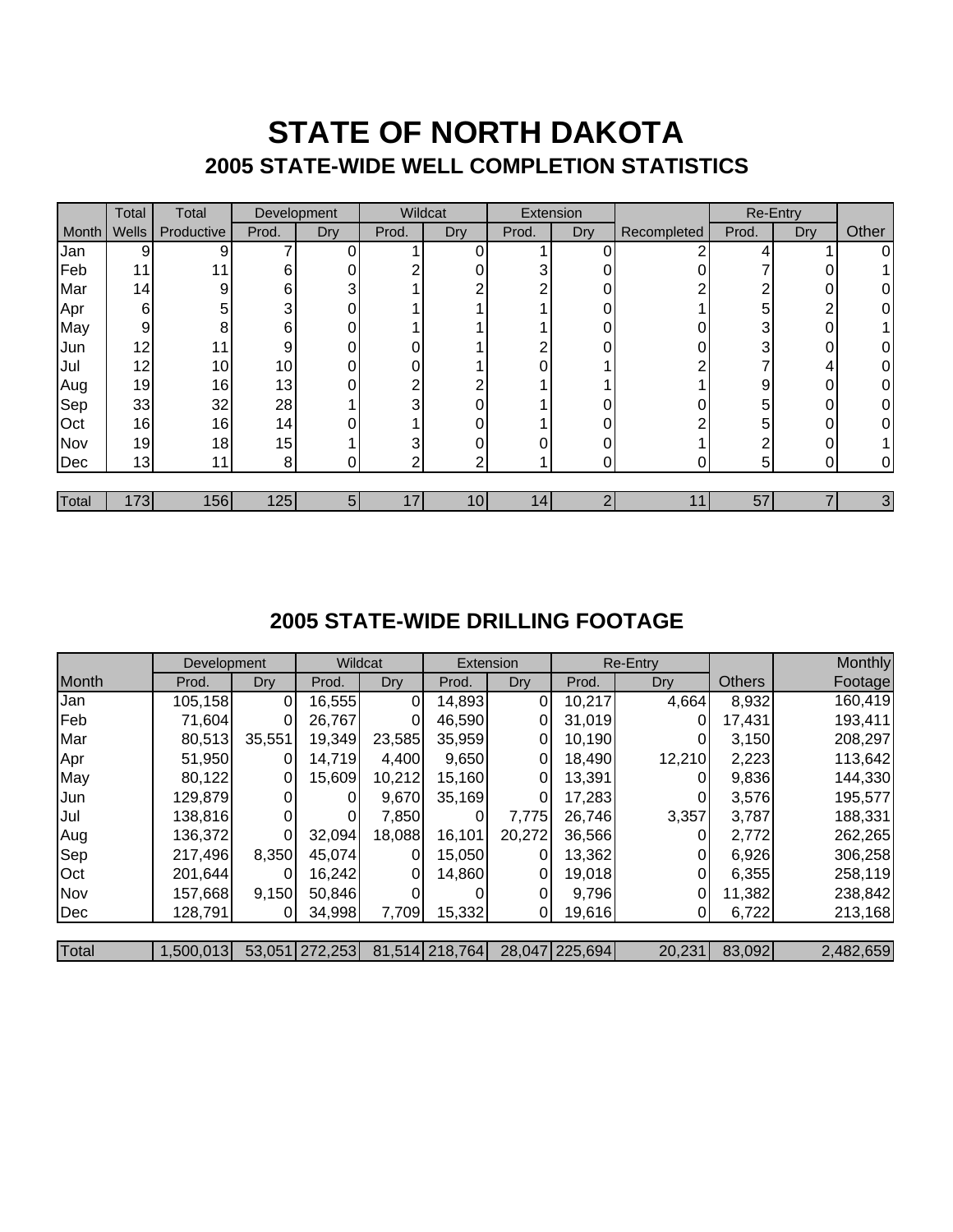# **STATE OF NORTH DAKOTA**

### **2005 COUNTY COMPLETION STATISTICS**

|            | Total           | Total           | Development |     | Wildcat |     | Extension |     |                 | Re-Entry        |     |       |
|------------|-----------------|-----------------|-------------|-----|---------|-----|-----------|-----|-----------------|-----------------|-----|-------|
| Cnty       | Wells           | Productive      | Prod.       | Dry | Prod.   | Dry | Prod.     | Dry | Recompleted     | Prod.           | Dry | Other |
| Bil        |                 |                 | 3           |     |         |     |           | ი   |                 | 15              | 5   |       |
| <b>Bot</b> |                 | 5               | 5           |     |         |     |           |     |                 |                 |     |       |
| <b>Bow</b> | 68              | 68              | 68          |     |         |     |           |     |                 | 20              |     |       |
| <b>Bke</b> | 11              | 10              | 9           |     |         |     |           |     |                 |                 |     |       |
| Div        | 8               | 6               | ◠           |     |         |     |           |     |                 |                 |     |       |
| Dun        |                 |                 |             |     | 3       |     |           |     |                 |                 |     |       |
| GV         |                 |                 | 6           |     |         |     |           |     |                 |                 |     |       |
| <b>McH</b> |                 |                 |             |     |         |     |           |     |                 |                 |     |       |
| <b>McK</b> | 31              | 30              | 19          |     | 0       |     | 11        |     |                 | 13 <sub>1</sub> | ົ   |       |
| McL        |                 |                 | Ω           |     |         |     |           |     |                 |                 |     |       |
| Mou        |                 |                 |             |     | 3       |     |           |     |                 |                 |     |       |
| Ren        | 6               | 5               | 5           |     |         |     |           |     |                 |                 |     |       |
| <b>Stk</b> | 3               |                 |             |     |         |     |           |     |                 |                 |     |       |
| Wil        | 14 <sup>1</sup> | 13 <sub>1</sub> | 8           |     | 5       |     |           |     |                 |                 |     |       |
| Total      | 173             | 156             | 125         | 5   | 17      | 10  | 14        | ∩   | 13 <sub>l</sub> | 60              |     | 3     |

### **2005 COUNTY DRILLING FOOTAGE**

|            | Development |        | Wildcat        |        | Extension      |        | Re-Entry       |        |               |           |
|------------|-------------|--------|----------------|--------|----------------|--------|----------------|--------|---------------|-----------|
| County     | Prod.       | Dry    | Prod.          | Dry    | Prod.          | Dry    | Prod.          | Dry    | <b>Others</b> | Footage   |
| Bil        | 47,921      |        |                |        | 16,550         |        | 67,968         | 16,874 | 2,758         | 152,071   |
| Bot        | 28,157      |        |                | 7,709  |                |        | 3,433          |        |               | 39,299    |
| <b>Bow</b> | 690,485     |        |                |        |                | 0      | 60,106         | 0      | 15,345        | 765,936   |
| <b>Bke</b> | 102,317     | 0      | 6,991          |        |                | 7,775  | 7,022          | 0      | 3,753         | 127,858   |
| Div        | 31,600      | 11,350 | 58,055         | 9,830  |                |        |                |        | 499           | 111,334   |
| Dun        |             |        | 57,515         |        | 16,101         |        | 1,509          |        | 965           | 76,090    |
| IG۷        | 123,294     | 18,601 | 19,776         | 13,768 | 14,893         | 20,272 |                |        | 9,788         | 220,392   |
| <b>McH</b> |             |        |                | 4,400  |                |        |                |        |               | 4,400     |
| <b>McK</b> | 318,289     |        |                | 9,670  | 171,220        | 0      | 57,826         | 3,357  | 27,589        | 587,951   |
| <b>McL</b> |             |        |                | 8,258  |                | 0      | 6,801          |        |               | 15,059    |
| Mou        |             |        | 45,779         | 7,850  |                |        | 5,539          |        | 3,696         | 62,864    |
| Ren        | 32,235      | 5,600  |                |        |                |        |                |        | 1,959         | 39,794    |
| <b>Stk</b> |             | 17,500 |                | 9,817  |                |        |                | 0      | 5,900         | 33,217    |
| Wil        | 125,715     |        | 84,137         | 10,212 |                |        | 15,490         |        | 10,840        | 246,394   |
| Total      | 1,500,013   |        | 53,051 272,253 |        | 81,514 218,764 |        | 28,047 225,694 | 20,231 | 83,092        | 2,482,659 |